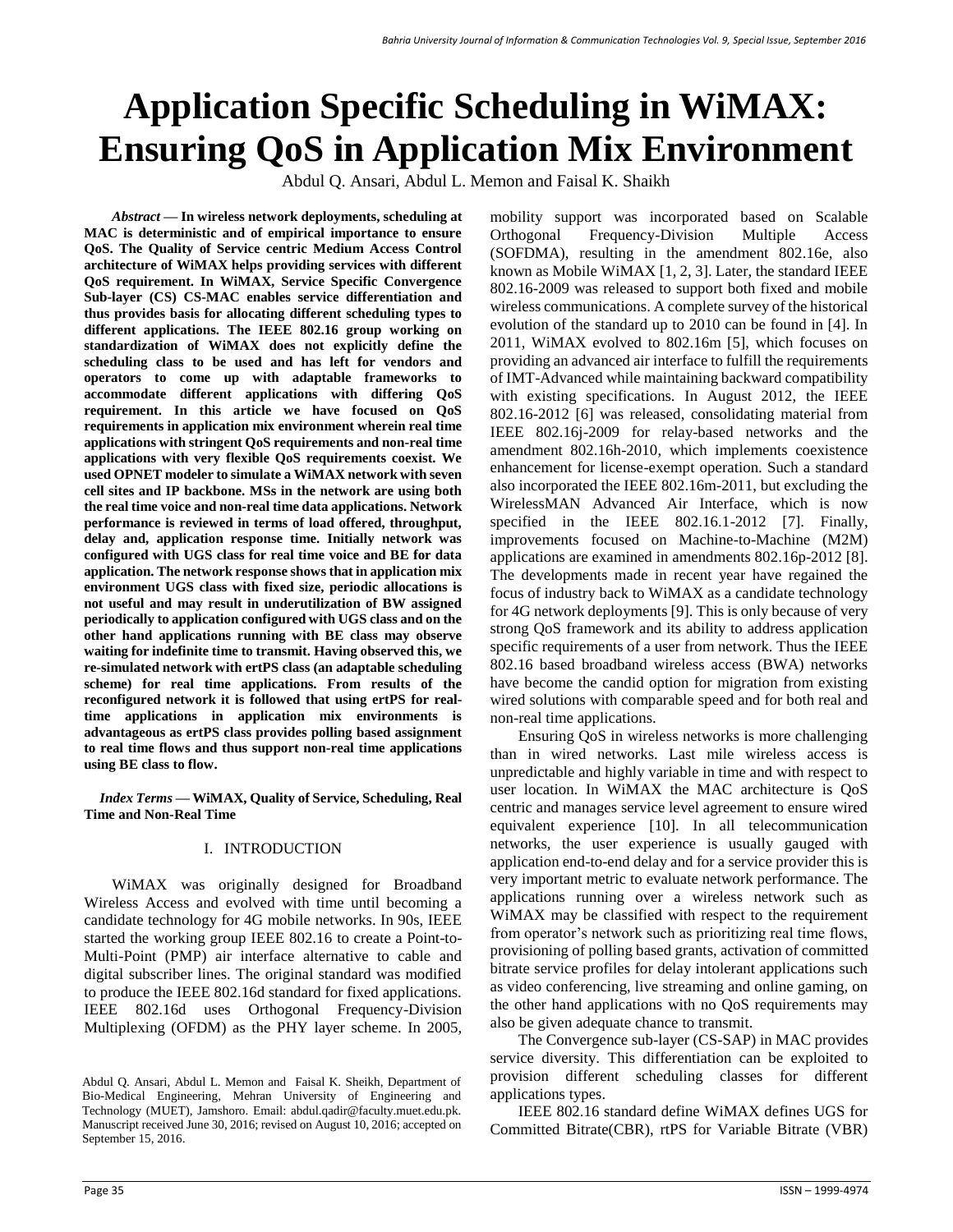real time, nrtPS for VBR non real time and BE for unscheduled grants with no QoS commitments.

The rest of the paper is organized as follows. Sec. 2 introduces the WiMAX MAC layer and its QOS support. Sec. 3 describes the related work followed by Sec. 4 where we described the simulation setup for the evaluation of supporting the QoS in application mix environment. Results are discussed in Sec. 5. Sec. 6 concludes the paper.

#### II. WIMAX MAC AND QUALITY OF SERVICE

The QoS framework of WiMAX is designed to support different types of applications and services. Fig. 1 gives layered architecture of QoS centric MAC layer of WiMAX.



The reference model is divided in three layers

- 1. Service Specific Convergence Sub-layer (CS): this layer offers conversion of data from upper layers (external network data) to MAC common part sub-layer.
- 2. MAC Common Part Sub-layer (MAC CPS): It classifies external network service data units (SDUs) and associates these SDUs to proper MAC service flow and Connection Identifier.
- 3. Privacy Sub-layer: Deals with authentication, secure key exchange, and encryption.

WiMAX MAC is connection oriented and is quite similar to the process of TDMA. |A SS cannot transmit or receive unless it forms one or more links/connections with BS. To achieve committed service quality the SS undergoes link adaptation and ARQ. The allocation of bandwidth is made to SS through a polling based assignment method and is controlled at base station. BS implements UL request/grant scheduling for all SSs so that each SS may get chance to poll to request for bandwidth. MAC carryout scheduling, fragmentation and ARQ periodically [12,13]. These periodic activities are performed at the frame level and have real time fixed deadlines. On the other hand aperiodic activities are executed not in accordance with a frame and do not have real time fixed deadlines [13]. The IEEE 802.16 MAC provides QoS based differentiation for different types of applications [14] and defines QoS framework to put up distinct QoS requirements; however techniques to ensure QoS like assignment of scheduling classes, admission control are not included in the standard.

| Table I IEEE 802.16 Scheduling Services |
|-----------------------------------------|
|-----------------------------------------|

| S. No.         | Service                                          | Definition                                                                                                                   |
|----------------|--------------------------------------------------|------------------------------------------------------------------------------------------------------------------------------|
| 1              | <b>Unsolicited Grant</b><br>Service              | Real-time data streams comprising<br>fixed-size data packets issued at<br>periodic intervals                                 |
| $\overline{c}$ | <b>Extended Real-</b><br>time Polling<br>Service | Real-time service flows that<br>generate variable-sized data packets<br>on a periodic basis                                  |
| 3              | Real-time Polling<br>Service                     | Real-time data streams comprising<br>variable-sized data packets that are<br>issued at periodic intervals                    |
| 4              | Non-real-time<br>Polling Service                 | Delay-tolerant data streams<br>comprising variable-sized data<br>packets for which a minimum data<br>rate is required        |
| 5              | <b>Best Effort</b>                               | Data streams for which no minimum<br>service level is required and<br>therefore may be handled on a<br>space-available basis |

# *A. Unsolicited grant service (UGS)*

UGS service class is defined for real time applications. Interactive voice, video conferencing, video streaming and online gaming are example application that may be configured with UGS class. UGS provides transmission opportunities for fixed size data packets on a periodic basis, such as T1, E1. For UGS, BS reserve UL grants but do not maintain any estimate of backlog; therefore UGS is configured with uncalled-for grant of bandwidth assignment and never explicitly request for bandwidth .The BS make an estimation of grants and on the basis a minimum reserved traffic rate(time averaged) is calculated and configured for applications using UGS class.

#### *B. Extended real-time variable rate (ERT-VR)*

ERT-VR is designed for delay sensitive applications that need aperiodic and variable opportunities for data transfer.

The BS schedules enough resources for ERT-VR flow to ensure that delay intolerant applications with committed bandwidth are served accordingly. This requirement can be analytically stated as follows

Allocated Bandwidth=  $min\{S, R_T\}$ 

- $S = Data$  arrived (During time interval T)
- $R =$  Reserved traffic rate (Minimum).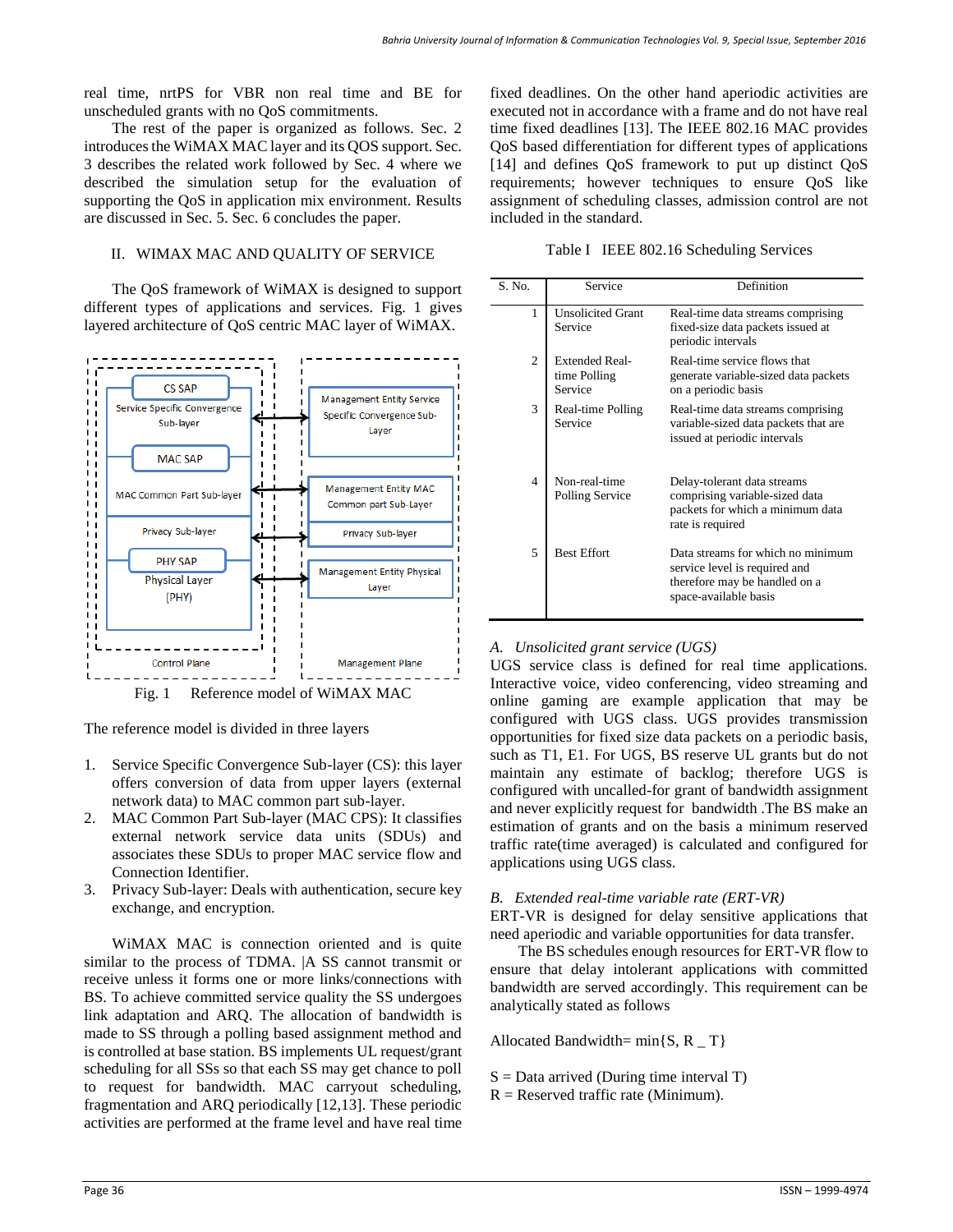#### *C. Non-real-time variable rate (NRT-VR)*

NRT-VR service is designed for delay insensitive applications that need aperiodic and variable opportunities for data transfer. The QoS constraints include reserved traffic rate- minimum, sustained traffic rate-maximum and priority [14].

# *D. Best Effort (BE)*

BE class characterizes majority of data traffic. The QoS parameters for BE include maximum sustained traffic rate, traffic priority, and request/transmission policy [14]. Applications configured with BE usually do not demand for QoS guarantees. SS running application configured with BE service class contend to request for opportunities to transmit. When SS successfully access the media, it conveys its reservation request to BS. The base station responds by assigning the required bandwidth in successive frames.

#### III. RELATED RESEARCH REVIEW

The IEEE 802.16 Standard defines different scheduling classes to be configured depending upon the network deployment scenario. It is aimed that allocation of scheduling classes as defined in standard may be optimally done by the operator for effective utilization of bandwidth. Thus freedom is there for vendors/operators to come up with such application specific scheduling techniques so that they may differentiate their products, optimize the use of BW resources and can exactly meet the QoS requirements of end users, even with limited bandwidth allocations. The research to analyze scenarios of various network deployments may be carried by operators/vendors to come up with optimal selection but the research literature on application specific scheduling for wireless networks built around the IEEE 802.16 standard is inadequate. The standard document for IEEE 802.16 based BWA networks [1] specifies number of features that can be used, but does not specify the exact scheduling algorithms optimized for different application classes. In [15, 16] authors have worked on maximizing system utilization, user utility, or minimizing packet delay and loss and have attempted to maximize the throughput. In [17] authors have presented a complete survey of wireless MAC protocols, such as general network concepts, wireless MAC issues, performance metrics, classification of MAC protocols and comparison. Lai and Lin proposed Fair admission control in QoS capable networks [18]. Core changes are advised in MAC architecture in [19] to increase throughput but have not provided comprehensive discussion on its effect ton delay. Performance analysis with respect to QoS architecture, UL and DL allocation, and admission control are analyzed in greater detail in [20]. Performance evaluation of various scheduling schemes was presented by Jayaparvathy et al [21]. A novel QoS architecture for the IEEE802.16a MAC protocol is given in [22], authors have presented a bandwidth allocation and admission control policy to support and prioritize real-time traffic. Performance evaluation of IEEE 802.16 for broadband wireless access MAC layer that supports a range of physical layer technologies is presented in [23] by Ramachandran et al. Lee et al [24] presented an efficient uplink scheduling algorithm based on voice activity for VoIP services in IEEE 802.16d/e systems but remained specific to it only. In [25, 26 ,27] authors have analyzed the basic scheduling classes of WiMAX and based on parametric review the scheduling schemes are recommended for improved fairness, to minimize delays and to have resultant improvement in network throughout but have not suggested selection of scheduling classes in environments where real time and non-real time applications coexist.

#### IV. ENSURING QUALITY OF SERVICE IN APPLICATION MIX ENVIRONMENT

In application mix environment some applications are very sensitive to user experience and some are not. Real time voice/ video are very sensitive to user experience, on the other hand FTP, E-mail etc. can afford not to have committed bit rate. Data centric applications can only afford to use BE scheduling as such applications have very accommodative behavior with respect to time for transfer; although the real time applications have very stringent requirement for time to transfer. The core drive for this research is to endorse that WiMax support application mix environment wherein realtime and non-real–time applications co-exist.

# *A. Simulation Setup*

A baseline network consisting 7 cells with each Mobile Stations connected to IP backbone was simulated using OPNET Modeler 14.5. There are five MSs in each cell configured with data application using oracle transactions and one MS configured for real time PCM quality voice application. To establish connectivity between WiMAX network BSs and IP backbone we have used OC-12 link. Database server to run ORACLE transactions, application server and voice server are used for respective application management. The data application is built on three-tier oracle transactions. Using PCM quality voice codecs, each voice packet has 640 bits and for real time voice experience 100 packets per second is the required transmission rate. Thus total load of each voice call is 64 Kbps. UGS class (QoS centric- for real time applications) is configured for voice application being delay intolerant and BE class (with no QoS guarantees) is configured for data applications, initially. The UGS scheduling is configured with maximum sustained traffic rate and minimum reserved traffic rate of 64Kbps for real time voice application.

# *B. Methodology*

To evaluate the effect of using fixed and variable service flows for real time applications in application mix environment was analyzed using steps enumerated below

- a. A baseline WiMAX network, consisting of 7 cells and an IP backbone was simulated in OPNET.
- b. Application service profiles containing both voice and data applications are configured.
- c. Layer 2 QoS configurations activated.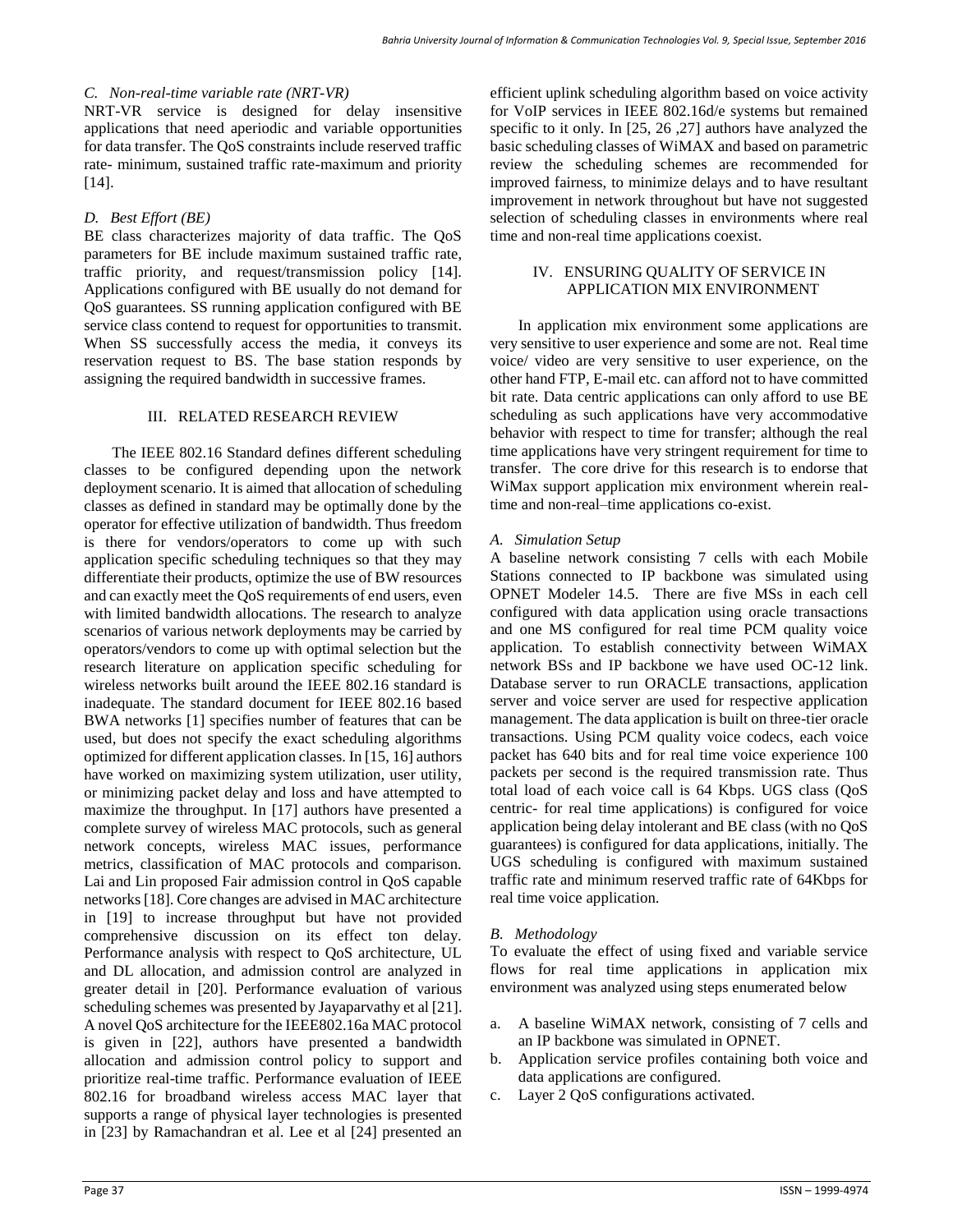- d. Optimize the QoS parameters of network at Layer 2 for voice application and examine the effect on data applications running parallel.
- e. Change service profile for voice application from UGS based fixed flow to ertPS based variable allocation to see effect on data application without compromising the performance of voice
- f. Review and summarize simulation results.

# V. RESULTS AND ANALYSIS

# *A. Network Response to Voice and Data Application Mix Environment*

Referring to configuration presented in section IV, the voice flow is configured with UGS flow having maximum sustained traffic rate and minimum reserved traffic rate of 64Kbps. The 64 Kbps voice application traffic will also add 320 bits header (IP and TCP headers of 160 bits each). Thus voice application requires transmitting at 96 Kbps rate. It is worth to observe that load of voice application is 96 Kbps and link output is only 64Kbps and is thus suggesting some queuing (Fig. 2-a and Fig.2-b).



Fig. 2a WiMAX Connection Load vs. Throughput (Pre-optimization)



Fig. 2b Voice Packet end-to-end Delay (Pre-Optimization)

*B. Configuring WiMAX QoS-Optimized for Real Time Voice* As discussed above, variation of load and capacity of assigned resources is resulting in delay/wait for voice traffic; for instance we resized UGS flow for voice application

running on MS-1in Cell no 1 to 96Kbps. Referring Fig. 3(a), with the redefinition of UGS flow for voice application according to offered traffic load the end to end delay for voice application reduced from 7~8 seconds to 7~8 milliseconds. This could be further verified form simulation results in Fig. 3-b that matching link capacity with application load expectedly improves the performance of voice application and throughput increased from noticeably.



Fig. 3a Voice Packet end-to-end Delay Optimized for voice



Optimized for voice



Fig. 3c Data Traffic Load-Optimized for voice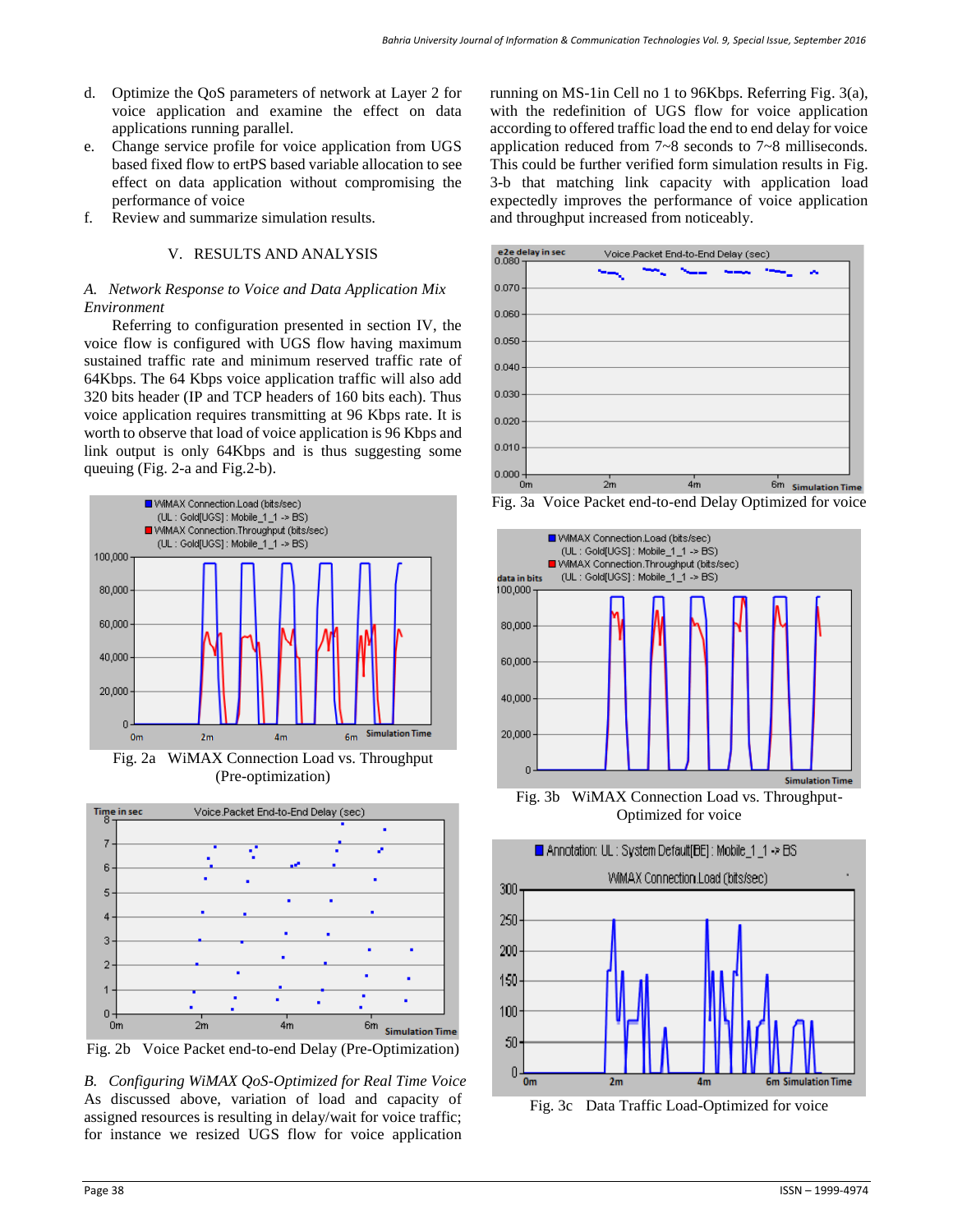

Optimizing configuration for Voice flow the data application running on BE has undergone catastrophic failure (Fig.3-c). Referring to simulation results of Fig 3-c and d it is noticed that data packets are accumulating just after 2 minutes i.e. just with the start of voice application; resultantly data packets keep queuing and throughput is not noticeable.

# *C. Configuring WiMAX QoS-Optimized for Real Time and Non-Real Time Applications*

In application mix environment, the use of fixed allocation schemes for real time applications however ensure committed quality of experience for end user but on network side it may lead to situations where optimized use of resources may not be achieved, for example even at times of silence during voice communication the resources remain allocated with the service flow and non-real-time applications using service classes with no QoS guarantees and (only served when space to transmit is available) are not improving even. Keeping this in context need is to configure the real time applications with adaptable service flows/classes when such applications coexist with non-real time applications using lowest priority service flows. ertPS scheduling is an adaptable allocation scheme. In ertPS when there is no traffic load, BW allocation is reduced temporarily. Thus by freeing of unutilized BW resources by ertPS the Best Effort flow is benefited and data start flowing without compromising the experience of voice application.



Fig. 4a Voice e2e Delay-Tradeoff for voice and data application

Having this discussion, we changed the service class for voice application from UGS (fixed allocation) to ertPS (poling based variable sized allocation), enabling the Best Effort traffic to drift. From Fig. 4-a, the application delay for all mobiles in the network is lower in this scenario. Also the data application using BE class has started flowing and its throughput matches its load for Mobile1\_1 (Fig. 4-b and Fig. 4-c). It should be noted that the application delay over all mobiles in the network is lower in this scenario-red trace than in the earlier configuration-blue trace (Fig. 4-d).



Fig. 4b WiMAX Connection Load-Tradeoff for voice and data application



application.



Fig. 4d Oracle Application Response Time-Tradeoff for voice and data application